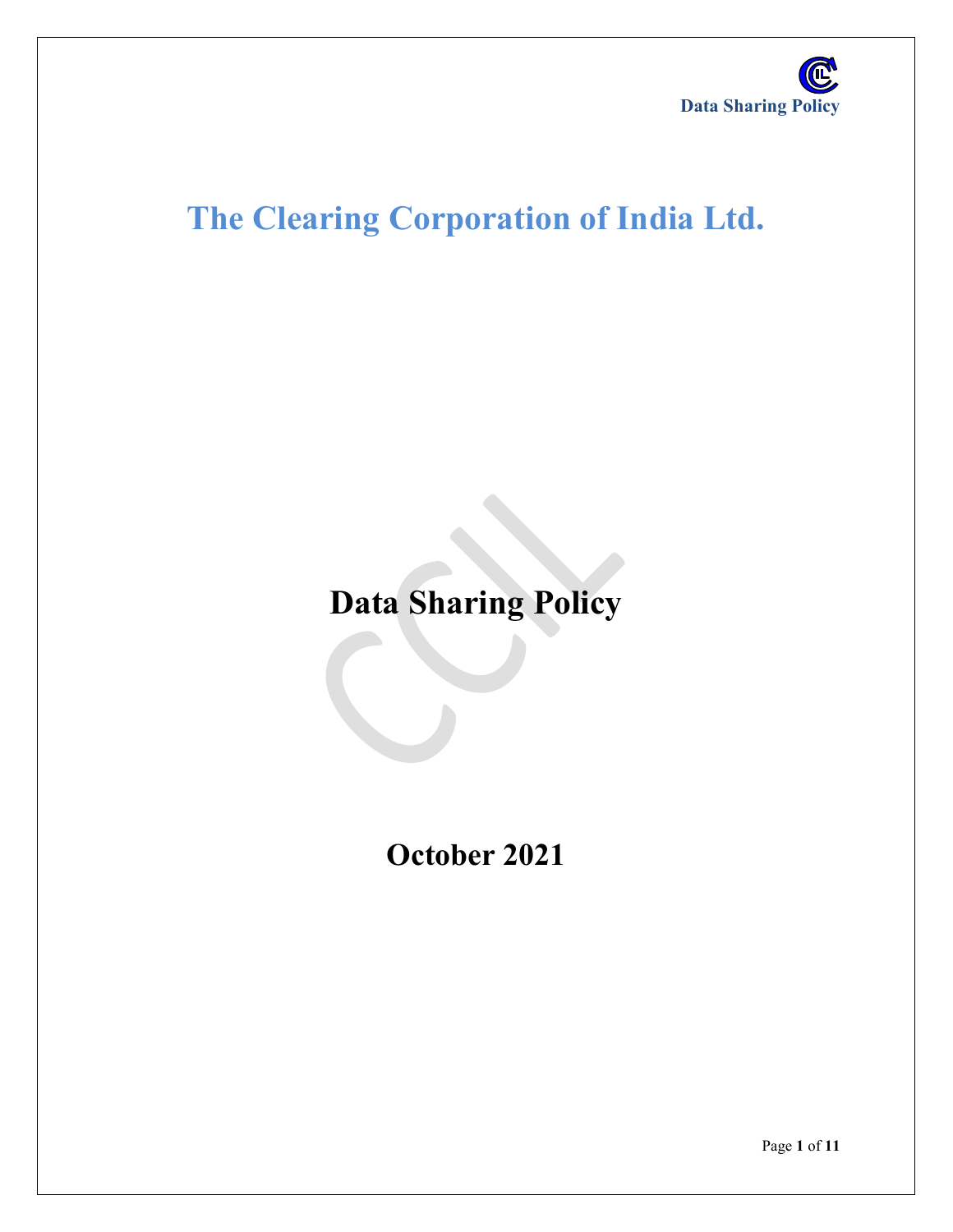

## **COPYRIGHT NOTICE**

*All rights reserved. No part of this document may be reproduced or transmitted in any form and by any means without the prior permission of The Clearing Corporation of India Limited.*

| <b>Document Summary</b> |                                      |  |
|-------------------------|--------------------------------------|--|
| Policy Name             | <b>Data Sharing Policy</b>           |  |
| Policy Applicability    | To provide Data to non-CCIL entities |  |
| Policy Effective Date   | October 2021                         |  |
| Policy Department       | <b>Economic Research</b>             |  |

| <b>Version Summary</b> |            |                          |  |  |
|------------------------|------------|--------------------------|--|--|
| <b>Version</b>         | Date       | <b>Changes/Comments</b>  |  |  |
| 1.0                    | 22-10-2021 | <b>Document Creation</b> |  |  |
| 2.0                    |            |                          |  |  |
| 3.0                    |            |                          |  |  |
| 4.0                    |            |                          |  |  |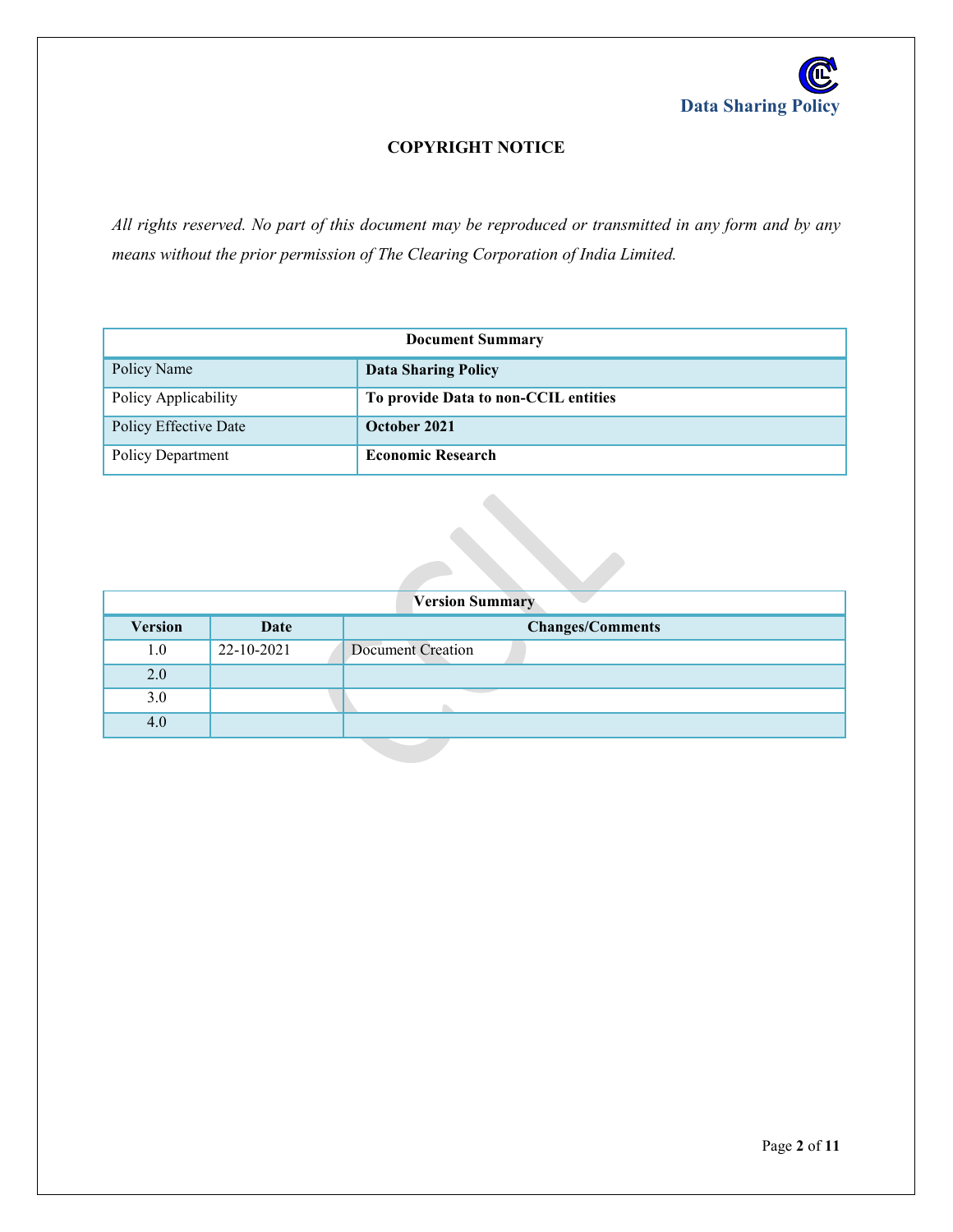

# **CONTENTS**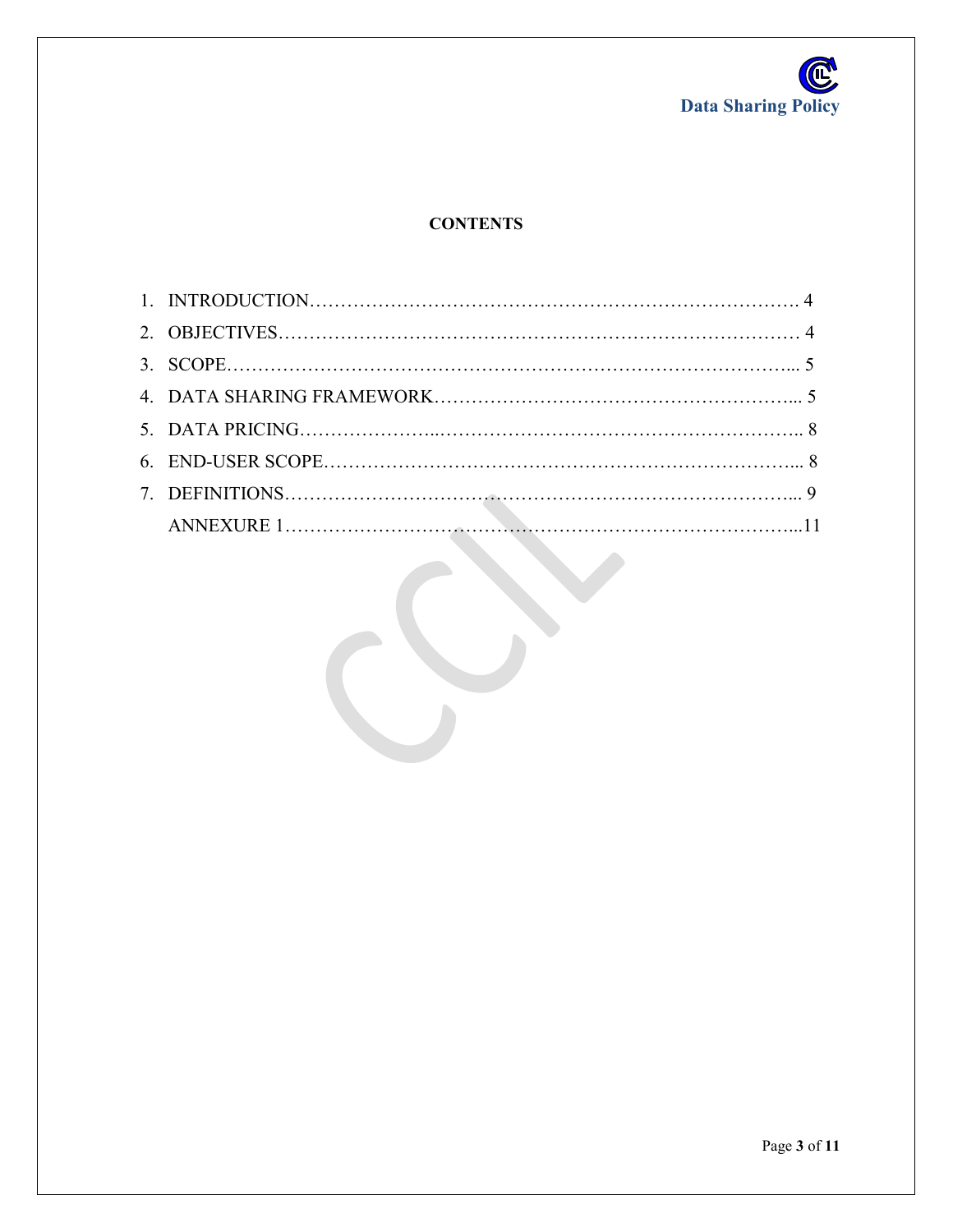## 1. **INTRODUCTION**

The Clearing Corporation of India Limited (CCIL) is a company incorporated under Companies Act, 1956 and has been authorized by the Reserve Bank of India ("RBI") under Payment and Settlement Systems Act, 2007 ("PSS Act") to operate payment systems for different financial market segments. CCIL provides clearing and settlement service to its members for transactions entered in government securities, money market instruments, foreign exchange and rupee derivatives. CCIL is also a designated Trade Repository (TR) authorized by RBI under PSS Act for OTC Rate, Credit and Forex Derivatives and also for primary and secondary market transactions in Commercial Papers (CPs), Certificate of Deposits (CDs) and repo transactions in corporate bonds/CPs/CDs.

CCIL has the Data in the government securities, forex, money and OTC derivatives market as it is the central counterparty to transactions in these markets. CCIL currently disseminates the Data related to its settlement/reporting systems through the CCIL website and Data agreements with various agencies. This also includes the Trade Repository Data that can be disseminated as per Regulator approval. Aggregated Data related to its operations is made available on the CCIL website. In addition, the various CCIL publications, available electronically on the CCIL website or otherwise also provide Data. For the purpose of this Policy, Data is defined as (1) Daily Reported / Settlement Data, (2) Historical Data, (3) Summary Data, (4) Value Added Data and (5) Any Data / information provided through the various publications of CCIL.

The Data Sharing Policy aims to ensure that the entire process of sharing this Data is transparent and seamless with clear guidelines for Data requestors to ensure conformity with all regulatory and legal requirements related to the use of the Data. It shall be read in consistency with the Bye-Laws Rules and Regulations of CCIL.

## **2. OBJECTIVES**

The Policy aims to lay down the framework for Data dissemination for the following user categories:

- i. **Public**: Dissemination, display and usage of Data on the CCIL website.
- ii. **Members**: Historical access of Data on CCIL website. Members also have access to the Data related to their own transactions reported/settled at CCIL.
- iii. **All other users**: Data requests from non-members, institutions /organisations/individuals etc.This is further classified as (a) Commercial; (b) Non-Commercial Users.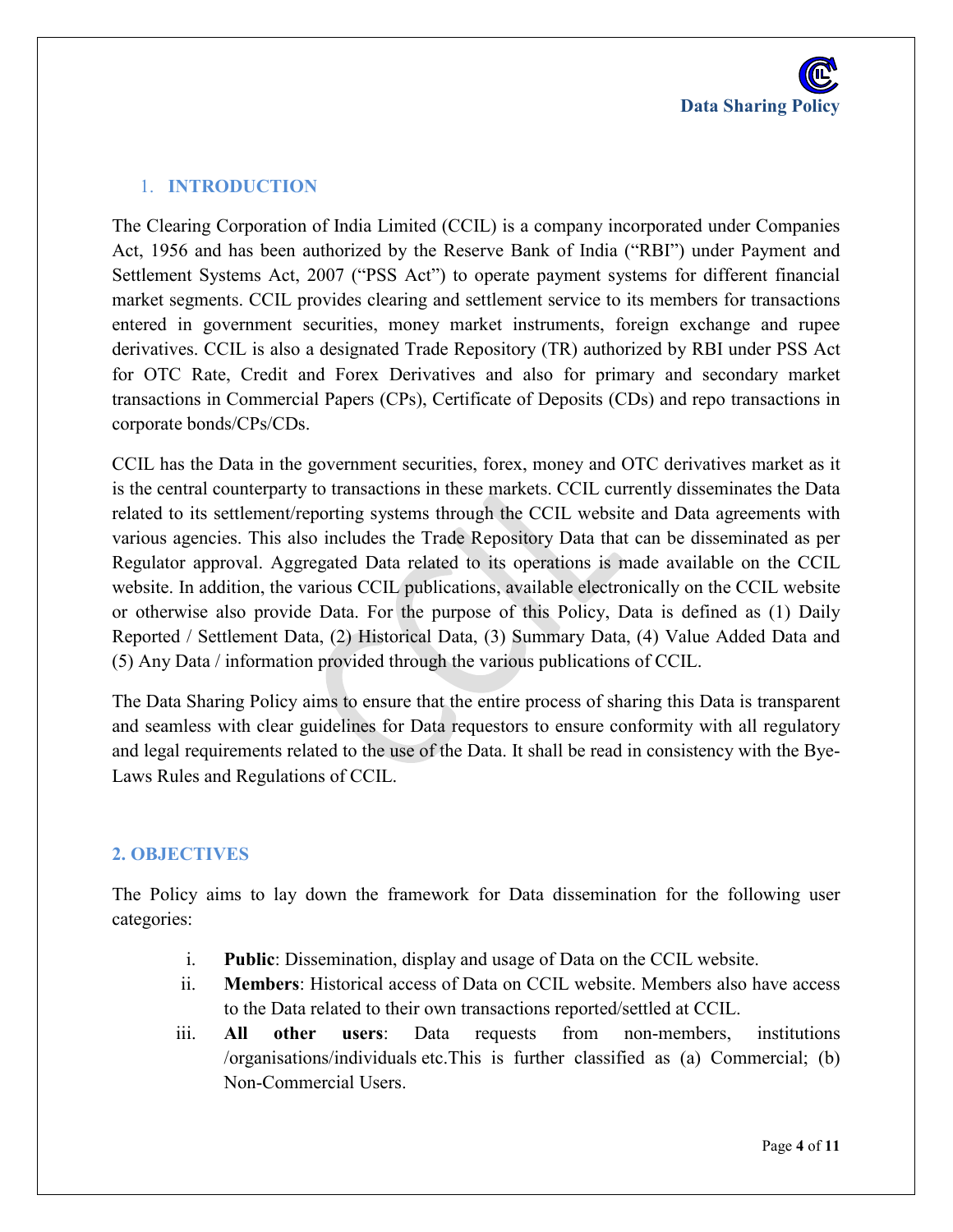

#### **3. SCOPE**

The Data Sharing Policy would be applicable to all Non-Confidential Data pertaining to the Securities Segment covering government securities, Rupee Derivatives Segment and Forex Settlement Segment comprising of sub-segments- USD-INR Segment, Continuous Linked Settlement (CLS) Segment and Forex Forward Segment, TR- OTC Derivatives and TR-Specified Instruments and such other segments as may be introduced by the Company from time to time. For this purpose, Confidential Data, means Data covered under Section 22 of Payments and Settlement Systems Act, 2007 and other data or information restricted from disclosure under any other applicable laws.

#### **4. DATA SHARING FRAMEWORK**

All users of the Data disseminated by CCIL will be bound by the terms and conditions of CCIL Data Sharing Policy.

#### **4.1 Public**

Data dissemination for this category is either through the website or through CCIL publications, which can be electronic or otherwise. This category includes all visitors to the website and the users who do not have access to historical Data. Users in the category have access to the following Data on the website:

- a. General Information: Information about Company, its segments, rules and regulations, FAQs etc.
- b. Market Watch: Delayed time snapshot of all the trades reported on the Trade Repository.
- c. Market Statistics: End of day summary Data of the settlement activity and reporting platforms.
- d. Others: Historical Data, Value added information like Indices, zero yields, Spot Rates, MTM prices etc.

Downloading of Data from the CCIL website will be bound by the copyright and other clauses as specified in the disclaimer on the CCIL website. Users of the Data on the CCIL website are allowed to use the Data for non-commercial purposes and discouraged from extracting the Data for any such arrangement using data streaming methods. In case the data is required for commercial purposes, it would be considered as "Commercial User" and the clauses outlined for commercial users would be applicable.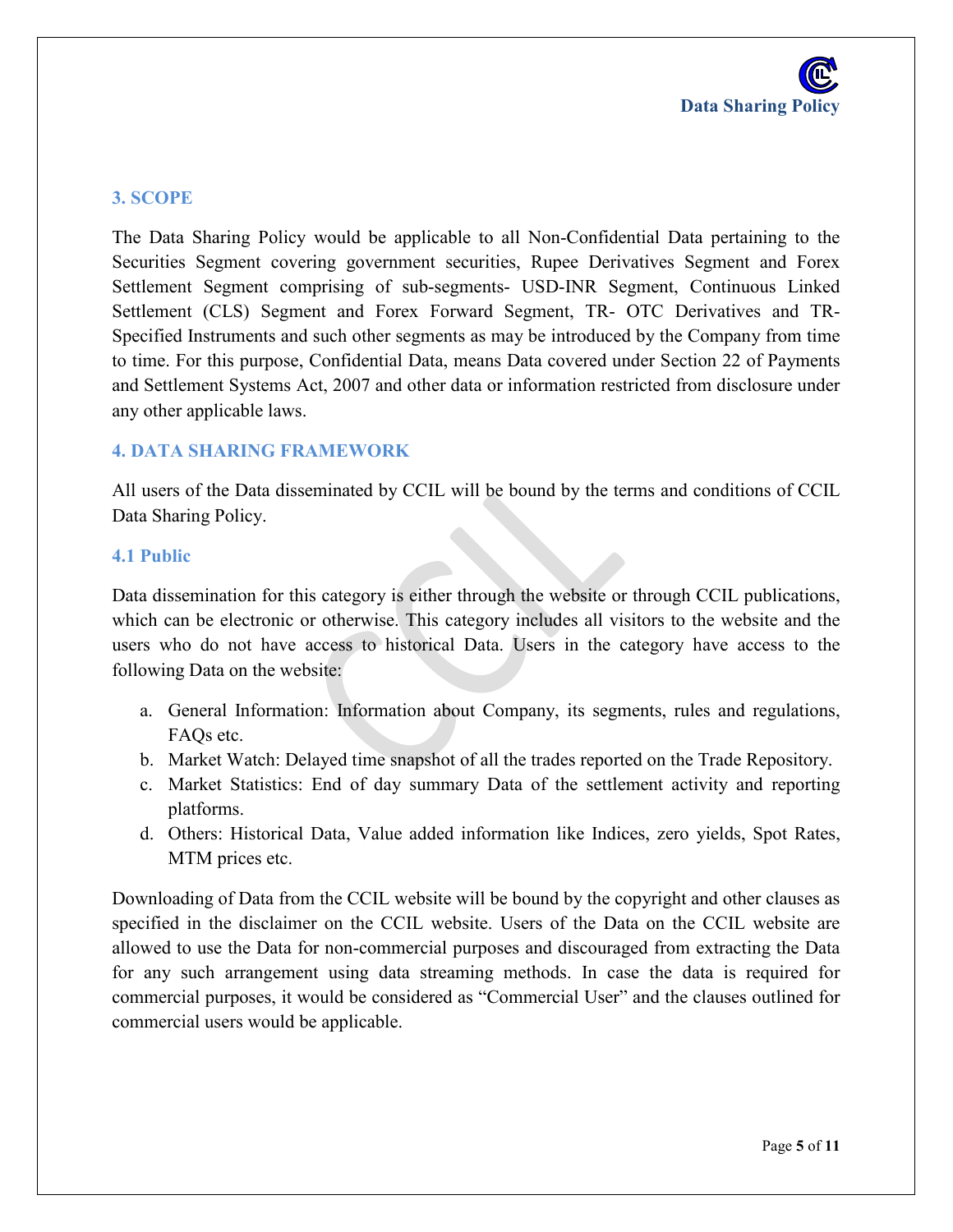## **4.2 Members**

These are CCIL members who settle their trades through CCIL or report their trades on the Trade Repository. Such users can register on the website and access the available archival Data. The Members have access to a web based real time information system Integrated Risk Information System (IRIS), which provides them online information related to their trades. The Data can be used by members only for their internal research and analysis and regulatory reporting. Commercial usage of the Data is forbidden unless the same is specified under the terms of a Data Agreement or Undertaking for any such arrangement with clearly laid out terms for access and usage.

#### **4.3 Other Users**

This category includes Commercial and Non-Commercial users of the CCIL Data. The details on the various types of Datafeed, Data Agreement, Data Request and Data pricing are given in the respective sub-sections.

#### **(A) Commercial Users**

These users are paid subscribers of the Data, who are bound by legal agreements governing the structure of the Data, use and distribution of the Data and access to the Data. These could cover but not be limited to entities like:

- a. Infovendors: These entities subscribe to the Data from systems at CCIL for further dissemination for their clients through their terminals.
- b. Valuation / Indexing Agencies: These agencies subscribe to Data from the systems at CCIL to provide value-added services.
- c. Stock Exchanges: Data requirement of stock exchanges for any underlying instrument/asset class dealt at CCIL and approved by Regulator for dissemination.
- d. Any Other Commercial User: These include entities with bespoke Data requests. The Data received from CCIL could be used by the entity for further dissemination on their portal/website/terminal. In case of any other end-use of the data, the same may be outlined in detail in the data request form.

## *(i) Type of Datafeeds*

a. *Delayed Data:* This is an on-line data feed relayed to Data users at a delay. This feed encompasses the intra-day datafeed of the transactions reported on the Trade Repository. The delay would be at a mutually agreed time interval as specified in the Datafeed Agreement.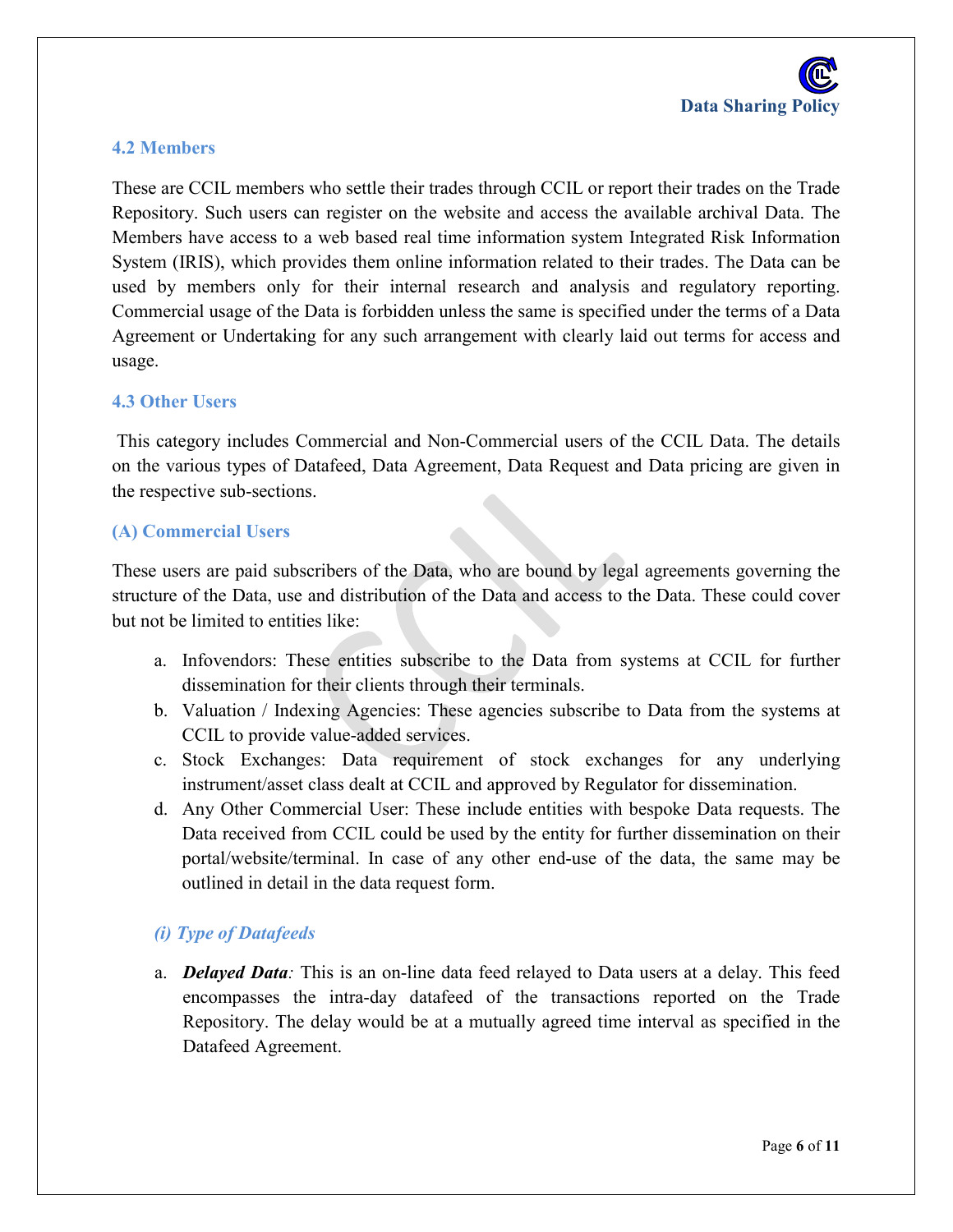b. *Any other Data:* Value-added Data, Historical Data or Aggregated Data as available with CCIL. It also includes any other type of bespoke Data as approved by the Appropriate Authority, required at regular frequency by the User.

In case of datafeed to Commercial Users for Delayed Data, no modification of data will be considered by the Company and shall be the responsibility of the user requesting the data. In case of any request for modification, it will be considered as an additional value-added datafeed.

## *(ii) Data Agreement*

The Data requestor will have to enter into a Data Agreement with CCIL for seeking the required Data.

The Data Agreement will include:

- a. Terms and conditions of the subscription, providing intended use and the manner in which Data would be provided.
- b. Mode and Manner in which Data would be provided
- c. Commercials for the Data as decided by the Appropriate Authority.

## *(iii) Data Request Procedure*

The process to seek Data from CCIL for Commercial Users is as follows*:*

- a. A formal request has to be made to CCIL via the Data request form indicating the individual details, institution/organization details, Data requirement and purpose.
- b. The request for Data has to be made through official email id or official letter head. Data requests received through personal email ids may be taken up for consideration by the Appropriate Authority.
- c. On approval of the Data request by the Appropriate Authority, the requestor will have to sign the standard Data Agreement and submit the required documentation.

## **(B) Non-Commercial Users**

These are entities which require CCIL Data for research, internal analysis or any other noncommercial purpose as may be permitted. This would usually be one-time be-spoke and ad-hoc requests. No further re-dissemination or re-distribution of this Data in any form is permitted. The Data used shall be acknowledged and cited in all future references.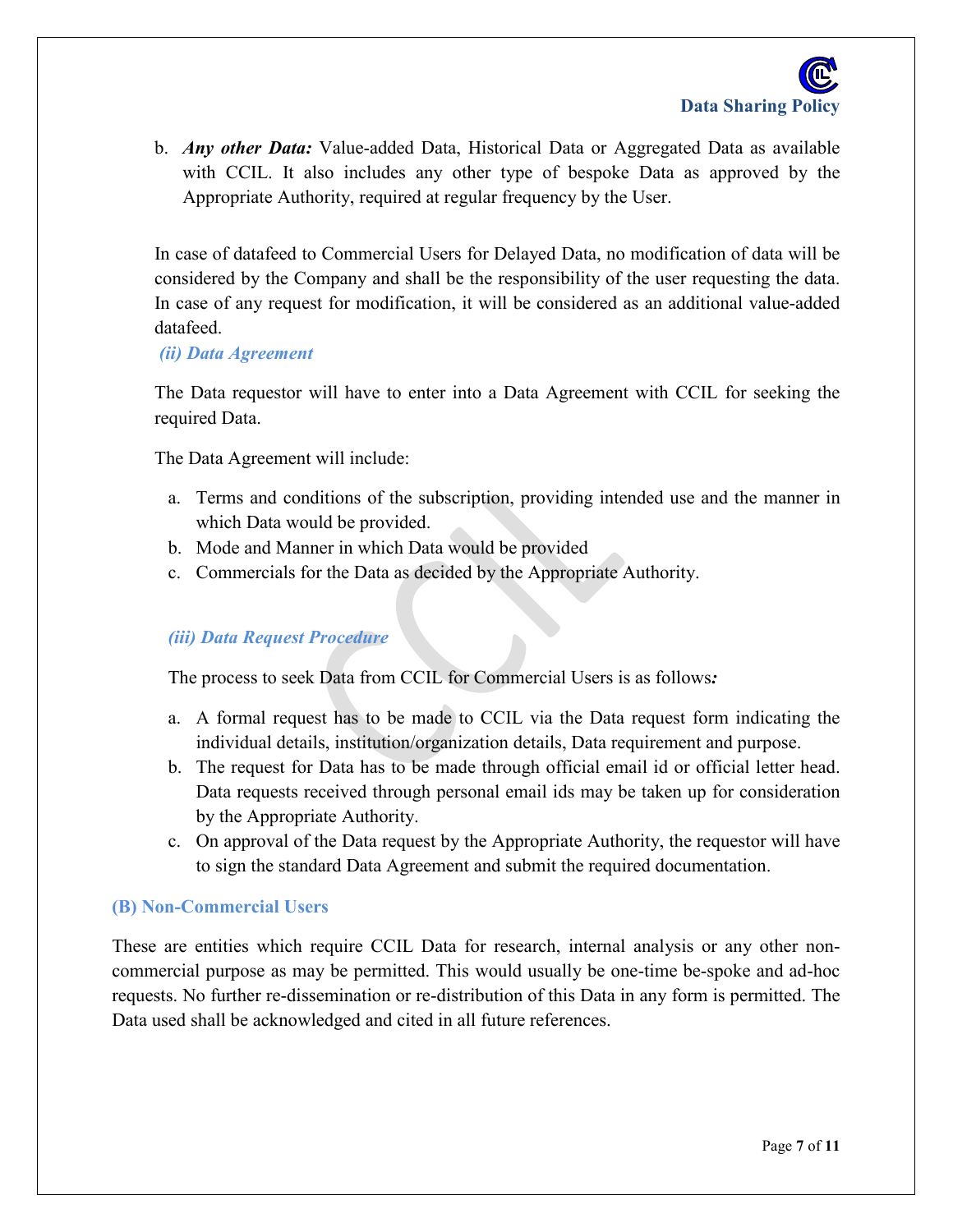# *(i) Data Undertaking*

Non-Commercial users of the Data have to submit an Undertaking to CCIL for obtaining the required Data.

The Undertaking will include:

- a. Intended Use
- b. Mode and Manner in which Data would be provided.
- c. Any other terms and conditions.

#### *(ii) Data Request Procedure*

The process to seek Data from CCIL for Non- Commercial Users is as follows**:**

- a. The Data requestor has to make a formal request by filling in the Data request form providing individual details, institution/organization details, Data requirement and purpose.
- b. The request for Data has to be made through official email id or official letter head. Data requests received through personal email ids may be taken up for consideration by the Appropriate Authority.
- c. On approval of the Data request by the Appropriate Authority, the requestor will have to sign the Undertaking and submit the required documentation.

## **5. DATA PRICING**

The pricing for all Data requests will be based on the Pricing Policy as approved by the Board. The pricing for the feeds will be reviewed annually.

#### **6. END-USER SCOPE**

- a. The underlying Data Agreement shall provide details of how the Data may be permitted to be used, transmitted, handled and disseminated in any manner whatsoever and will include end user restrictions
- b. Data requestors shall not be permitted to use the Data, in whole or in part to create any financial index, whether custom or otherwise, or any financial instruments unless stated in the agreement or otherwise.
- c. Any form of access or usage of Data by Members and existing Commercial and Non-Commercial User shall not confer any right of ownership being created over such Data licensed by CCIL. The ownership of all Data shall at all times lie with CCIL and the same needs to be acknowledged.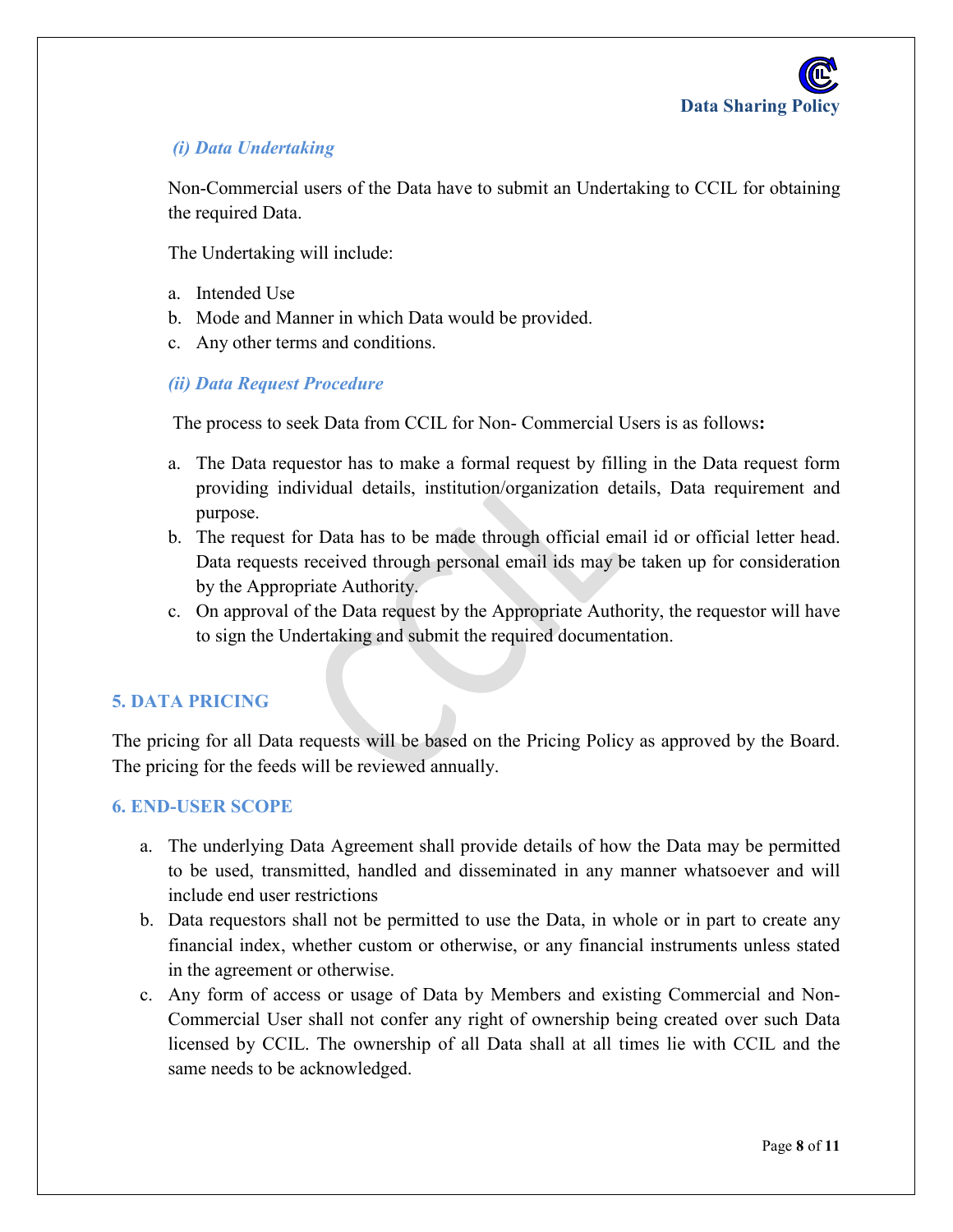- d. Members and prospective Commercial and Non-Commercial Users shall not be permitted to redistribute any Data, except as agreed in the relevant agreement between the parties.
- e. Members and prospective Commercial and Non-Commercial Users shall put in place technical and organizational Data security arrangements, including the procedures for dealing with any breach of the agreement in a timely manner. In the event of any Data breach the members and prospective Commercial and Non-Commercial Users will have to immediately inform CCIL about the details of the nature and extent of Data breach.
- f. Members and prospective Commercial and Non-Commercial Users shall ensure that their staff is aware of their responsibilities for any shared Data they have access to and shall remain liable for all acts and deeds of their staff with respect to the usage of shared Data.

#### **7. DEFINITIONS**

**Appropriate Authority –** Managing Director or Data Sharing Committee as constituted by Managing Director of CCIL.

**Board** - Means the Board of Directors of CCIL.

**Commercial User**- Commercial Users means any entity who has interest in the Data for preagreed commercial use of the Data at regular frequency, including, but not limited to

- a. Infovendors, Rating Agencies, Stock Exchanges, Valuation agencies
- b. Other market intermediaries
- c. Media (Electronic and print)
- d. Data Vendors and Commercial users
- e. Commercial research entities and their analysts / researchers
- f. Overseas Entities: including but not limited to recognized foreign stock exchanges, market participants, trading members, non-commercial users, research entities and analysts.

**Data** - Means the information provided or made available by CCIL as agreed from time to time. Data will have the same meaning as assigned under Section 1 Para (2).

**Data Agreement** - Means the agreement, in any form whatsoever, entered into between CCIL and the Data requestor outlining the terms and conditions in relation to regular subscription of the Data.

**Delayed Data** – Data that is made available at a delay of a specified interval as is made known to the vendor. The delay would be as per the respective arrangement with the user as decided mutually.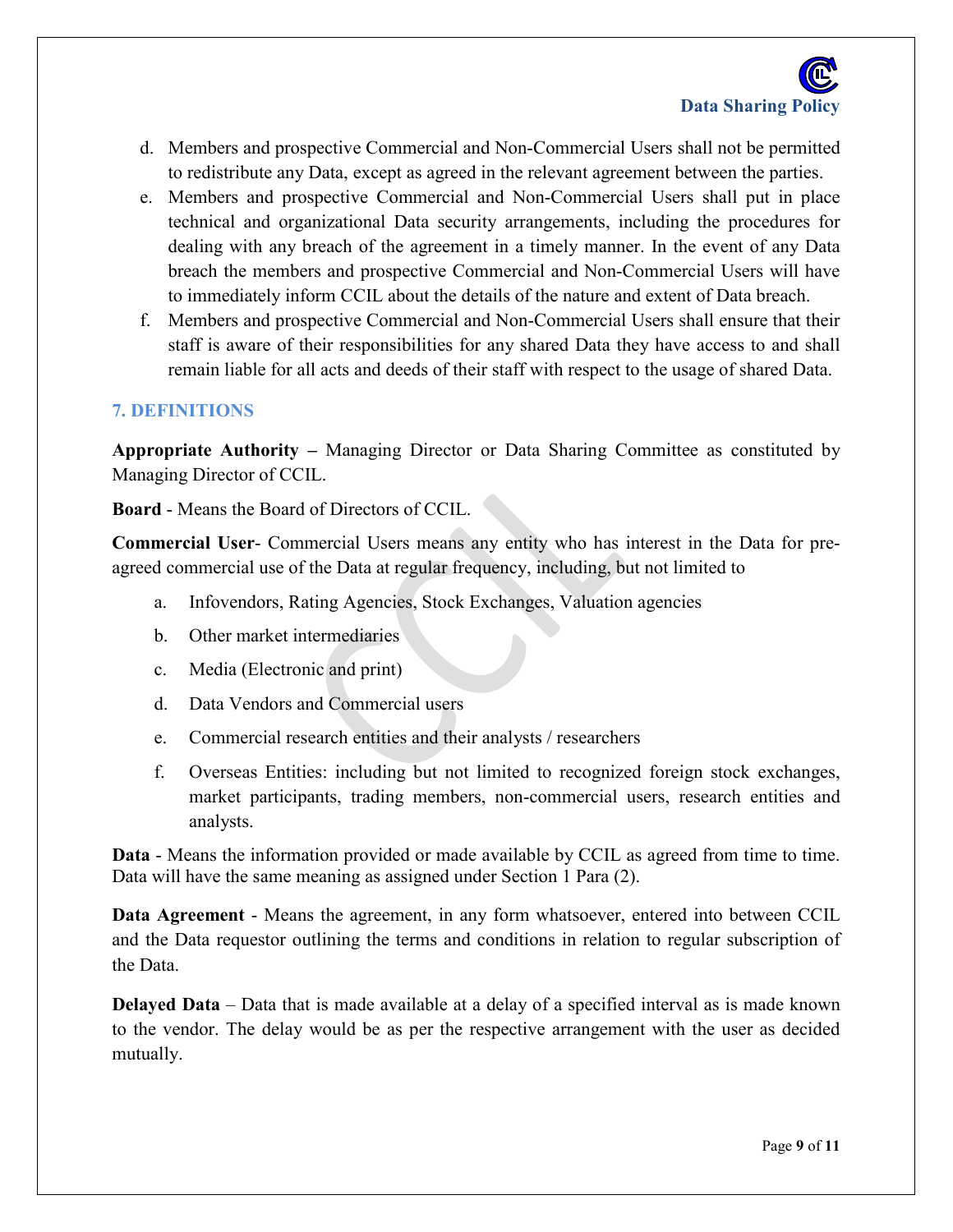

**Data Sharing** - Disclosure of Data from one or more organizations to a third party organization(s), or the sharing of Data between different parts of an organization.

**End-of Day Data** –Aggregated daily Data.

**End-User** – Means the person for whose benefit the Data is obtained by a Data requestor under the Data Agreement / Undertaking, whether commercial or non-commercial purpose, and who is prohibited from disseminating the same as may be set out under Data agreement, and amended from time to time.

**Historical Data** – Data that has been processed or aggregated and uploaded on CCIL website.

**Member** – Means a registered member of CCIL

**Non-Commercial User** – Non-commercial users means accredited academic institutions, members of academia and not for profit institutions / entities, researchers, students etc.

**Pricing Policy –** Board approved policy, which will form the basis for the pricing of all new data requests.

**Regulator –** Unless otherwise mentioned refers to Reserve Bank of India

**Undertaking** – Means the agreement, in any form whatsoever, entered into between CCIL and the Data requestor outlining the terms and conditions in case of ad-hoc Data requests